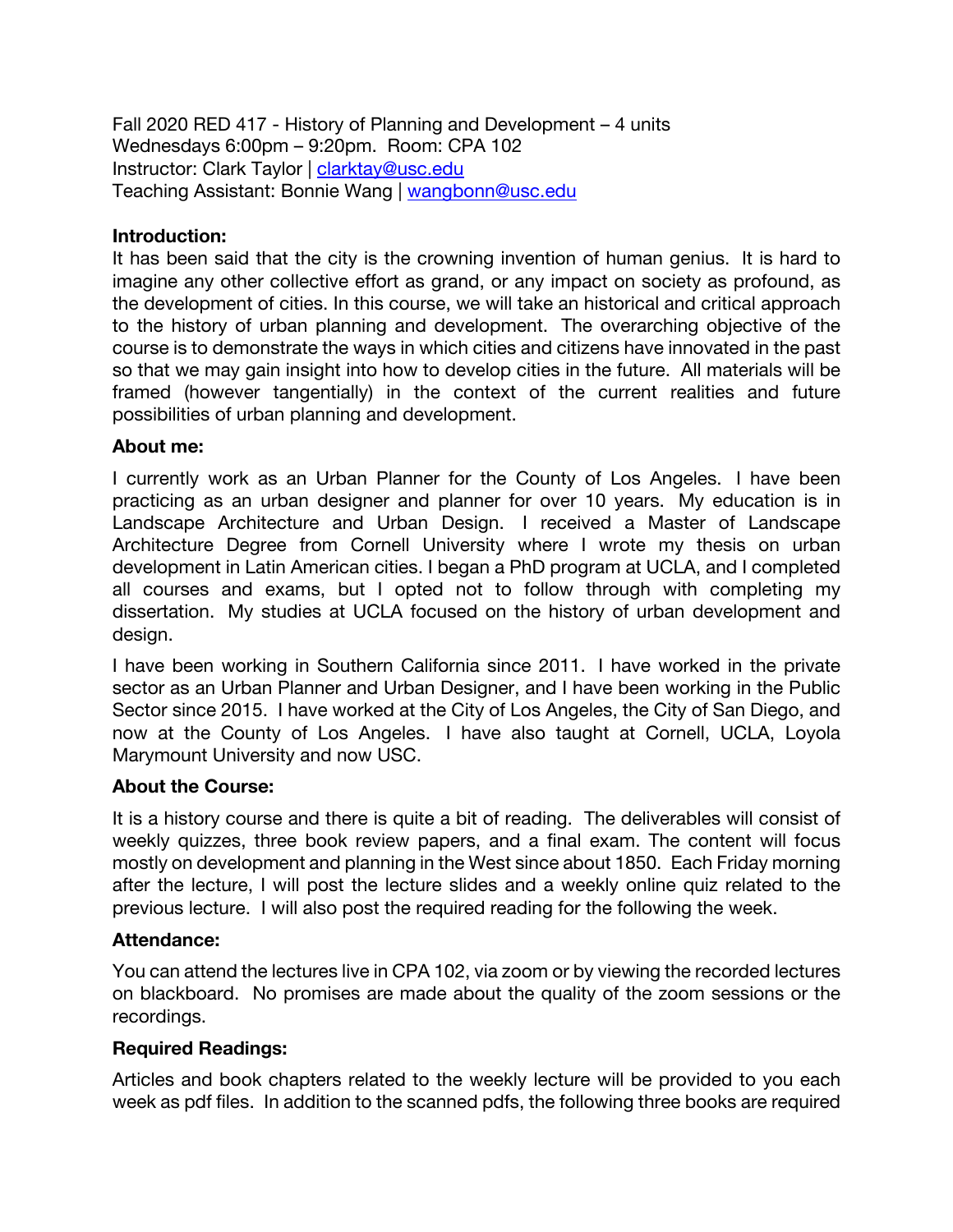to be purchased and read in their entirety. Each is between \$10 and \$20 and can easily be found on Amazon or at other retailers:

- 1. Paris Reborn: Napoleon III, Baron Haussmann, and the Quest to Build a Modern City. Staphane Kirkland. St. Martins Press. 2013. Amazon Link.
- 2. Building Suburbia: Green Fields and Urban Growth, 1820 2000. Dolores Hayden. Vintage Books. 2003. Amazon Link.
- 3. The Big Short: Inside the Doomsday Machine. Michael Lewis. WW Norton and Company. 2011. Amazon Link.

## **Weekly Quizzes (30% of Grade):**

Each week there will a quiz due. All weekly quizzes will be based on that week's readings and lecture. Quizzes will be 10 questions and a quiz can be taken as many times as you would like. Answers will not be provided until after the grading period ends. These quizzes will open each Friday at 12:00 pm and will be due the following Tuesday at 11:59pm (the quizzes from weeks one, two and three will be due on September 14) . No late work will be accepted. Quizzes can include content from readings, lectures, and lecture slides or any material included in that week's module on Blackboard. Lectures, slides, quizzes and writing prompts will be posted each week on Friday by 12:00pm. The two lowest quiz scores can be dropped.

## **Response Papers (30% of Grade)**

All four of the books above are required readings. You will be required to submit a response paper to each of the required books this semester. For each paper, you are to write a brief summary of the book along with a brief analysis of how the development processes and outcomes can be applied to a subject of your choice. You may choose to address a subject that provides the most benefit to you. For example, if you are most interested in the financial analysis and aspect of real estate development, you may choose to write about how the specific financing outlined in *Paris Reborn* can be compared, contrasted or otherwise applied to contemporary financing models and strategies. Each paper must be no less than 1000 words and no more than 1500 words. Points will be deducted if the paper is too short or too long. The paper should be double spaced and be written 11-point Helvetica or Arial font. All papers must be turned in as Microsoft Word files to verify word count.

## **Final Project (40% of Grade):**

Each student must complete a final project and give a presentation of their work. The final project includes a written report and a presentation to the class. The intention of the final project is to give student an opportunity to explore in depth on or more of the examined through the readings and lectures. Each project should include elements of historical research and evaluation, but students may choose to examine contemporary projects. The final presentations will be given during the last weeks of the class. Each students score depends in part on their providing attention to their colleagues' presentations. Each final paper and presentation will be made available to the class so that your fellow students can benefit from access to your work.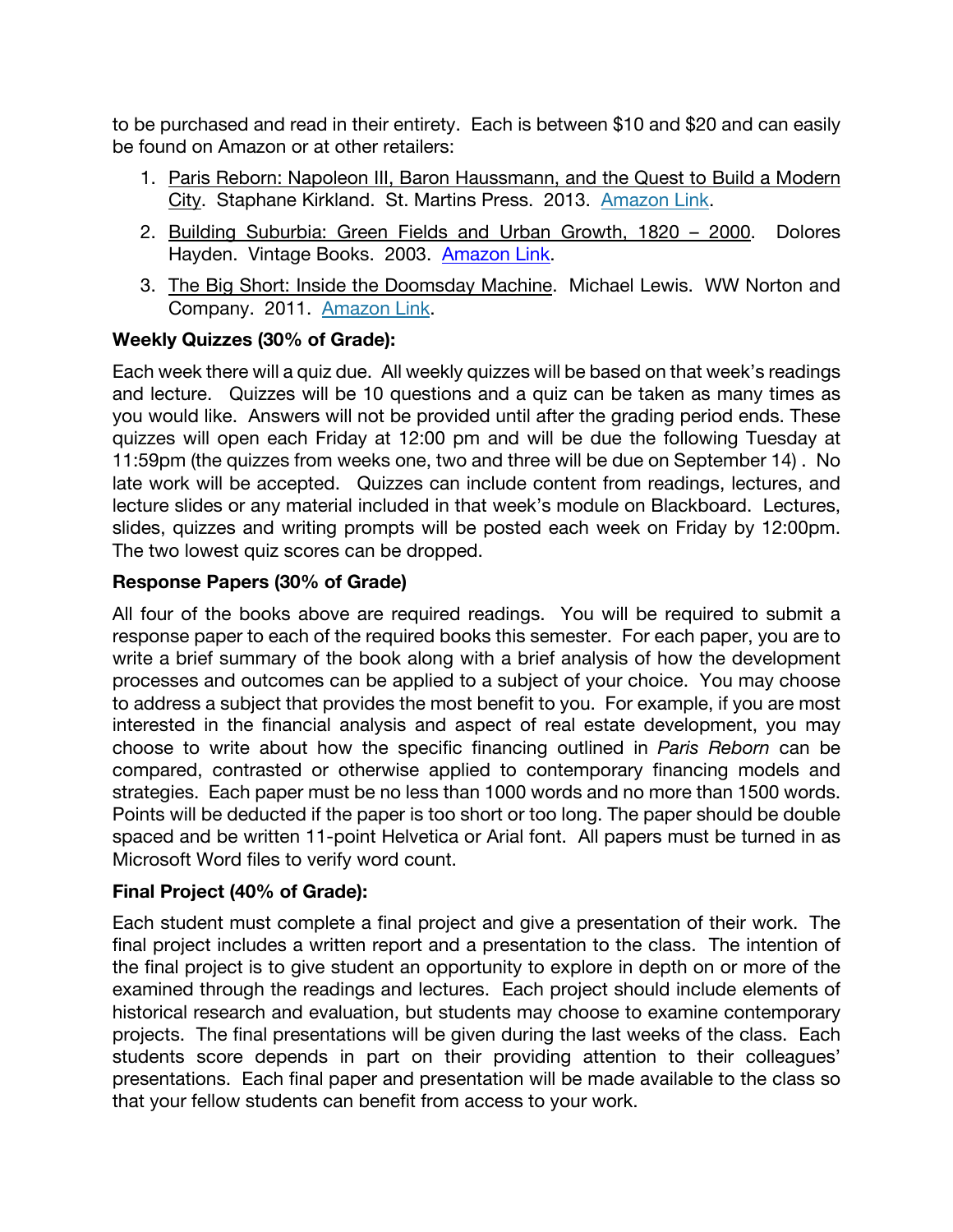# **Weekly Schedule:**

| <b>Week</b>    | Lecture<br><b>Date</b> | Topic(s)                                 | <b>Assignments</b>                 | <b>Assignment</b><br><b>Due Date</b> | <b>Readings</b>                  |
|----------------|------------------------|------------------------------------------|------------------------------------|--------------------------------------|----------------------------------|
| 1              | <b>Aug 25</b>          | <b>Introductions</b><br><b>Syllabus</b>  | <b>Syllabus Quiz</b>               | Aug 31                               | N/A                              |
| $\overline{2}$ | Sept 1                 | Pre-Modern<br>Cities, Before             | <b>Content Quiz</b>                | Sept 7                               | Sabloff 1-30, 57-<br>72, 117-130 |
|                |                        | 1450                                     |                                    |                                      | Lees, A. 1-45                    |
| 3              | Sept 8                 | Early Modern<br>Cities, 1450-<br>1750    | <b>Content Quiz</b>                | Sept 14                              | Baer, W.<br>"Planning"           |
|                |                        |                                          |                                    |                                      | Baer, W. "William<br>Penn"       |
|                |                        |                                          |                                    |                                      | Lees, A. 45-62                   |
| $\overline{4}$ | Sept 15                | The Rational<br>City, 1750-<br>1850      | <b>Content Quiz</b>                | Sept 21                              | Kirkland                         |
| 5              | Sept 22                | The Industrial<br>City, 1850-<br>1890    | <b>Content Quiz</b>                | Sept 28                              | Gandy, M. 77-                    |
|                |                        |                                          | <b>Response</b><br>Paper 1         |                                      | 115                              |
| 6              | Sept 29                | The City<br>Beautiful,<br>1890-1920      | <b>Content Quiz</b>                | Oct <sub>5</sub>                     | <b>City Beautiful</b>            |
|                |                        |                                          | <b>Project Proposal</b><br>Due     |                                      | <b>Smith</b>                     |
| $\overline{7}$ | Oct <sub>6</sub>       | The<br>Modernist<br>City, 1920 -<br>1945 | <b>Content Quiz</b>                | Oct 12                               | Stein, C. 1-75                   |
|                |                        |                                          |                                    |                                      | Lees, A. 94-110                  |
| 8              | Oct 13                 | The<br>Suburban<br>City, 1945-<br>1970   | <b>Content Quiz</b>                | Oct 19                               |                                  |
|                |                        |                                          | <b>Response</b><br><b>Paper II</b> |                                      | Hayden                           |
| 9              | Oct 20                 | The Post-<br>Modern City,<br>1970-1990   | <b>Content Quiz</b>                | Oct 26                               | Forsyth, A. 70-99                |
|                |                        |                                          | <b>Project</b><br><b>Annotated</b> |                                      | Rybczynski, W.<br>90-145         |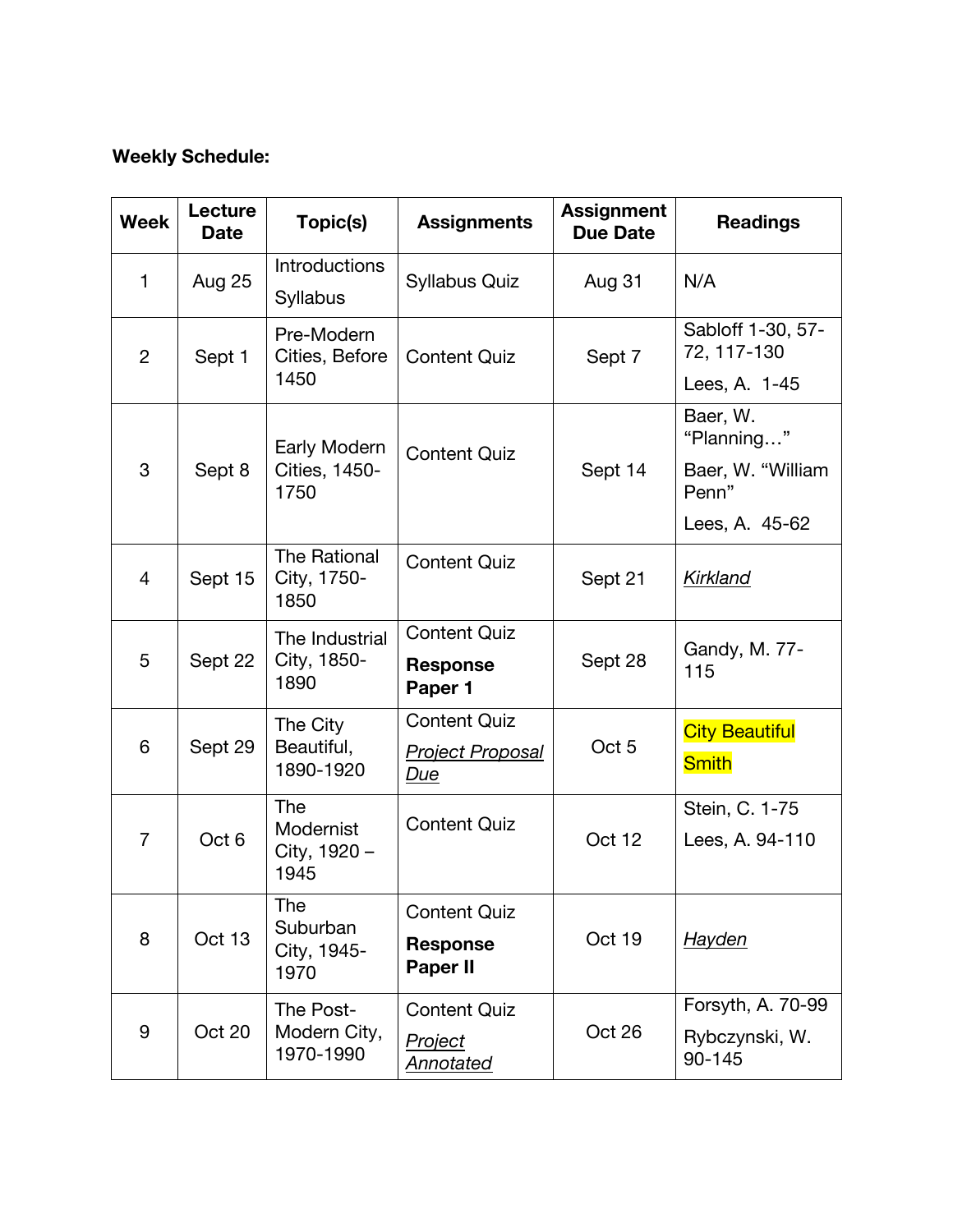|    |                   |                                         | <b>Bibliography</b><br>Due                                                      |                   | The Charter of<br><b>New Urbanism</b>                                                            |
|----|-------------------|-----------------------------------------|---------------------------------------------------------------------------------|-------------------|--------------------------------------------------------------------------------------------------|
| 10 | Oct 27            | The Neo-<br>Liberal City,<br>1990-2000  | <b>Content Quiz</b>                                                             | Nov <sub>2</sub>  | Robbins, P. 1-33<br>Smith, N. 51-119                                                             |
| 11 | Nov <sub>3</sub>  | The Financial<br>City, 2000-<br>2010    | <b>Content Quiz</b><br><b>Response</b><br><b>Paper III</b>                      | Nov <sub>9</sub>  | Lewis, M.                                                                                        |
| 12 | Nov 10            | The Post-<br>Liberal City,<br>2010-2020 | <b>Content Quiz</b><br><b>Project</b><br><b>Executive</b><br><b>Summary Due</b> | <b>Nov 16</b>     | <b>Arab Spring</b><br><b>Occupy Wall</b><br><b>Street</b><br><b>Black Lives</b><br><b>Matter</b> |
| 13 | Nov 17            | The Future<br>City, 2020<br>and beyond  | <b>Content Quiz</b>                                                             | Nov <sub>23</sub> | Glaeser, E.<br><b>Evicted</b>                                                                    |
| 14 | Nov <sub>24</sub> | No Class                                | <b>Project</b><br>Presentations<br>Due                                          | <b>Nov 30</b>     |                                                                                                  |
| 15 | Dec 1             | Final<br>Presentations                  | <b>Project Report</b><br>Due                                                    | Dec 7             |                                                                                                  |
| 16 | Dec 8             | Final<br>Presentation                   |                                                                                 |                   |                                                                                                  |

# **Grading:**

Your grade will be determined by the parameters above. All final grades will be calculated based on the following table:

|                       | A 93.00% - 100.00% | A-90.00% - 92.99% |
|-----------------------|--------------------|-------------------|
| $B+87.00\% - 89.99\%$ | B 83.00% - 86.99%  | B-80.00% - 82.99% |
| $C+77.00\% - 79.99\%$ | C 73.00% - 76.99%  | C-70.00% - 72.99% |
|                       | D 50.00% - 69.99%  |                   |
|                       | F 00.00% - 49.99%  |                   |